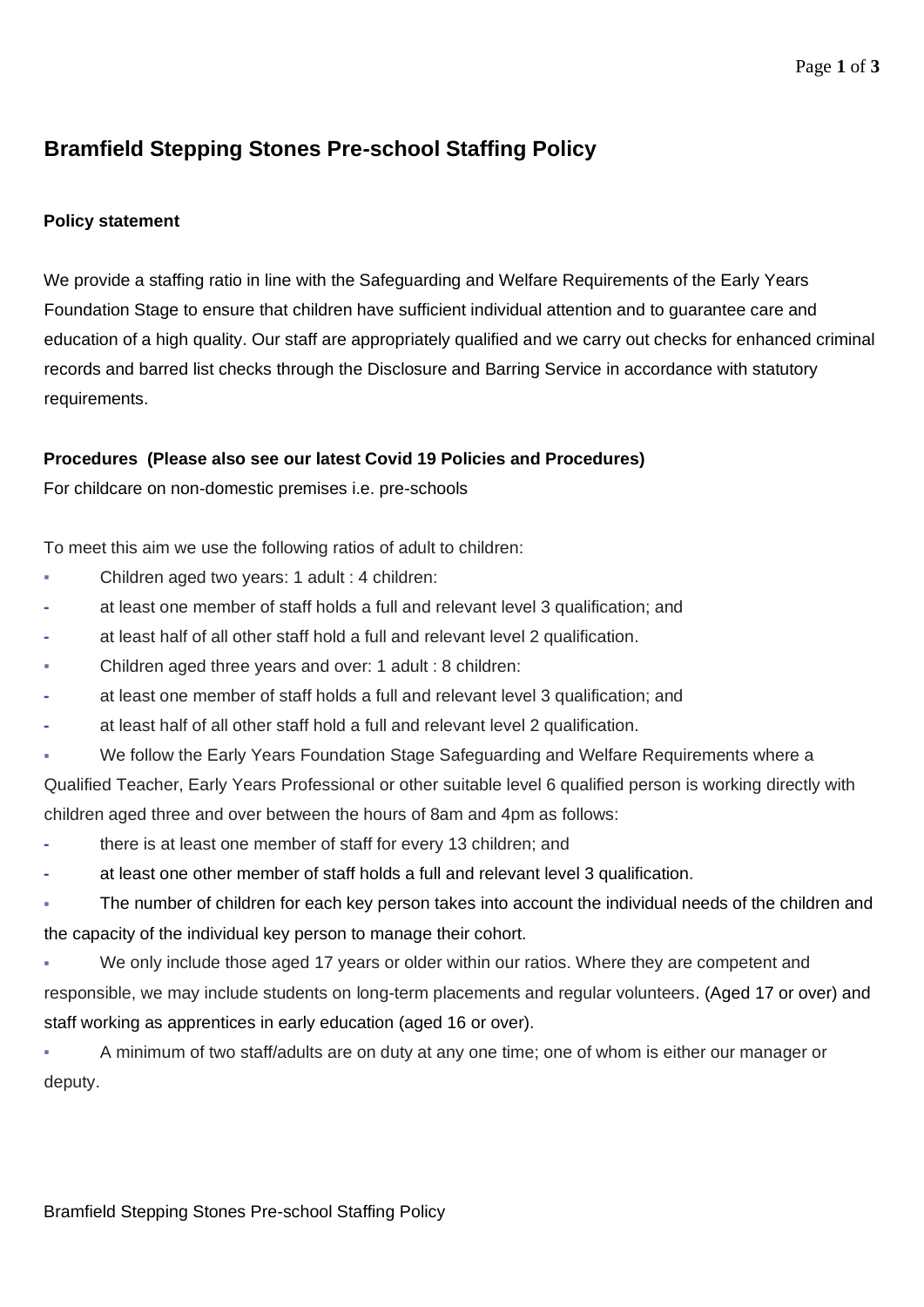Our manager deploys our staff, students and volunteers to give adequate supervision of indoor and outdoor areas, ensuring that children are usually within sight and hearing of staff, and always within sight *or*  hearing of staff at all times.

All staff are deployed according to the needs of the setting and the children attending.

Our staff, students and volunteers inform their colleagues if they have to leave their area and tell colleagues where they are going.

Our staff, students and volunteers focus their attention on children at all times and do not spend time in social conversation with colleagues while they are working with children.

• We assign each child a key person to help the child become familiar with the setting from the outset and to ensure that each child has a named member of staff with whom to form a relationship. The key person plans with parents for the child's well-being and development in the setting. The key person meets regularly with the family for discussion and consultation on their child's progress and offers support in guiding their development at home.

We hold regular staff meetings to undertake curriculum planning and to discuss children's progress, their achievements and any difficulties that may arise from time to time.